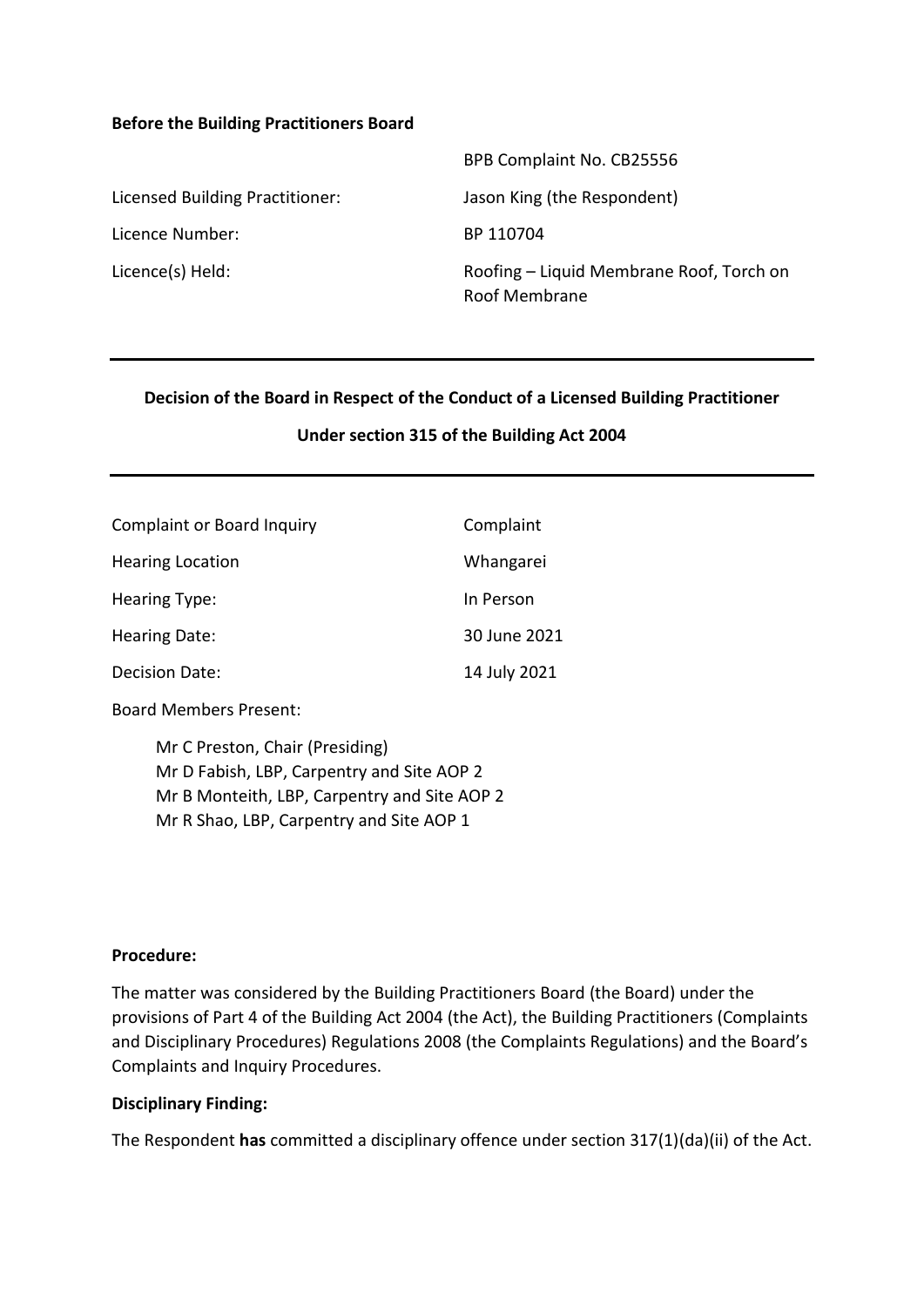### **Contents**

### <span id="page-1-0"></span>**Summary of the Board's Decision**

[1] The Respondent failed to provide a record of work on completion of restricted building work. He is fined \$1,500 and ordered to pay costs of \$500.

### <span id="page-1-1"></span>**The Hearing**

- [2] The Board, on receiving a Registrar's Report in respect of the matter, reviewed the file and decided to deal with it by way of a Draft Decision.
- [3] The Respondent disputed the findings in the Draft Decision and sought a hearing. The Draft Decision was set aside, and a hearing was scheduled.

### <span id="page-1-2"></span>**The Charges**

1

[4] The hearing resulted from a complaint about the conduct of the Respondent and a Board resolution under regulation 10 of the Complaints Regulations<sup>1</sup> to hold a hearing in relation to building work at [Omitted]. The alleged disciplinary offences the Board resolved to investigate were that the Respondent failed, without good reason, in respect of a building consent that relates to restricted building work that he or she is to carry out (other than as an owner-builder) or supervise, or has carried out (other than as an owner-builder) or supervised, (as the case may be), to provide the persons specified in section 88(2) with a record of work, on completion of the restricted building work, in accordance with section 88(1) (s 317(1)(da)(ii) of the Act).

 $1$  The resolution was made following the Board's consideration of a report prepared by the Registrar in accordance with the Complaints Regulations.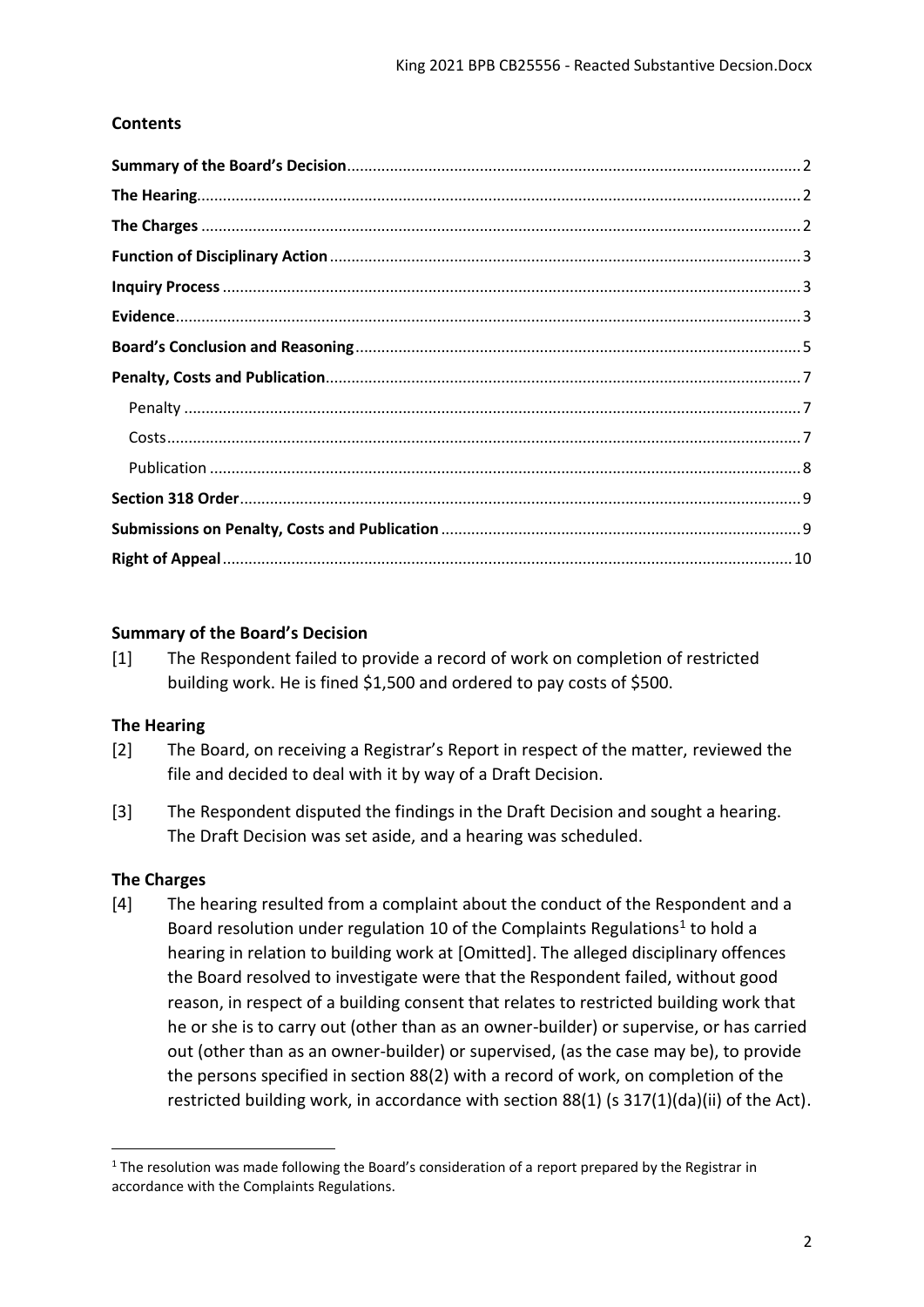# <span id="page-2-0"></span>**Function of Disciplinary Action**

- [5] The common understanding of the purpose of professional discipline is to uphold the integrity of the profession. The focus is not punishment, but the protection of the public, the maintenance of public confidence and the enforcement of high standards of propriety and professional conduct. Those purposes were recently reiterated by the Supreme Court of the United Kingdom in *R v Institute of Chartered Accountants*  in England and Wales<sup>2</sup> and in New Zealand in Dentice v Valuers Registration Board<sup>3</sup>.
- [6] Disciplinary action under the Act is not designed to redress issues or disputes between a complainant and a respondent. In *McLanahan and Tan v The New Zealand Registered Architects Board, <sup>4</sup>* Collins J. noted that:

*"… the disciplinary process does not exist to appease those who are dissatisfied … . The disciplinary process … exists to ensure professional standards are maintained in order to protect clients, the profession and the broader community."*

# <span id="page-2-1"></span>**Inquiry Process**

- [7] The investigation and hearing procedure under the Act and Complaints Regulations is inquisitorial, not adversarial. There is no requirement for a complainant to prove the allegations. Rather the Board sets the charges, and it decides what evidence is required at a hearing to assist it in its investigations. In this respect, the Board reviews the available evidence when considering the Registrar's Report and determines the witnesses that it believes will assist at a hearing. The hearing itself is not a review of all of the available evidence. Rather it is an opportunity for the Board to seek clarification and explore certain aspects of the charges in greater depth.
- [8] Whilst a complainant may not be required to give evidence at a hearing, they are welcome to attend and, if a complainant does attend, the Board provides them with an opportunity to participate in the proceedings.

# <span id="page-2-2"></span>**Evidence**

1

- [9] The Board must be satisfied on the balance of probabilities that the disciplinary offences alleged have been committed*<sup>5</sup>* . Under section 322 of the Act, the Board has relaxed rules of evidence which allow it to receive evidence that may not be admissible in a court of law.
- [10] The procedure the Board uses is inquisitorial, not adversarial. The Board examines the documentary evidence available to it prior to the hearing. The hearing is an opportunity for the Board, as the inquirer and decision-maker, to call and question witnesses to further investigate aspects of the evidence and to take further evidence from key witnesses. The hearing is not a review of all of the available evidence.

<sup>&</sup>lt;sup>2</sup> R v Institute of Chartered Accountants in England and Wales [2011] UKSC 1, 19 January 2011.

<sup>3</sup> [1992] 1 NZLR 720 at p 724

<sup>4</sup> [2016] HZHC 2276 at para 164

<sup>5</sup> *Z v Dental Complaints Assessment Committee* [2009] 1 NZLR 1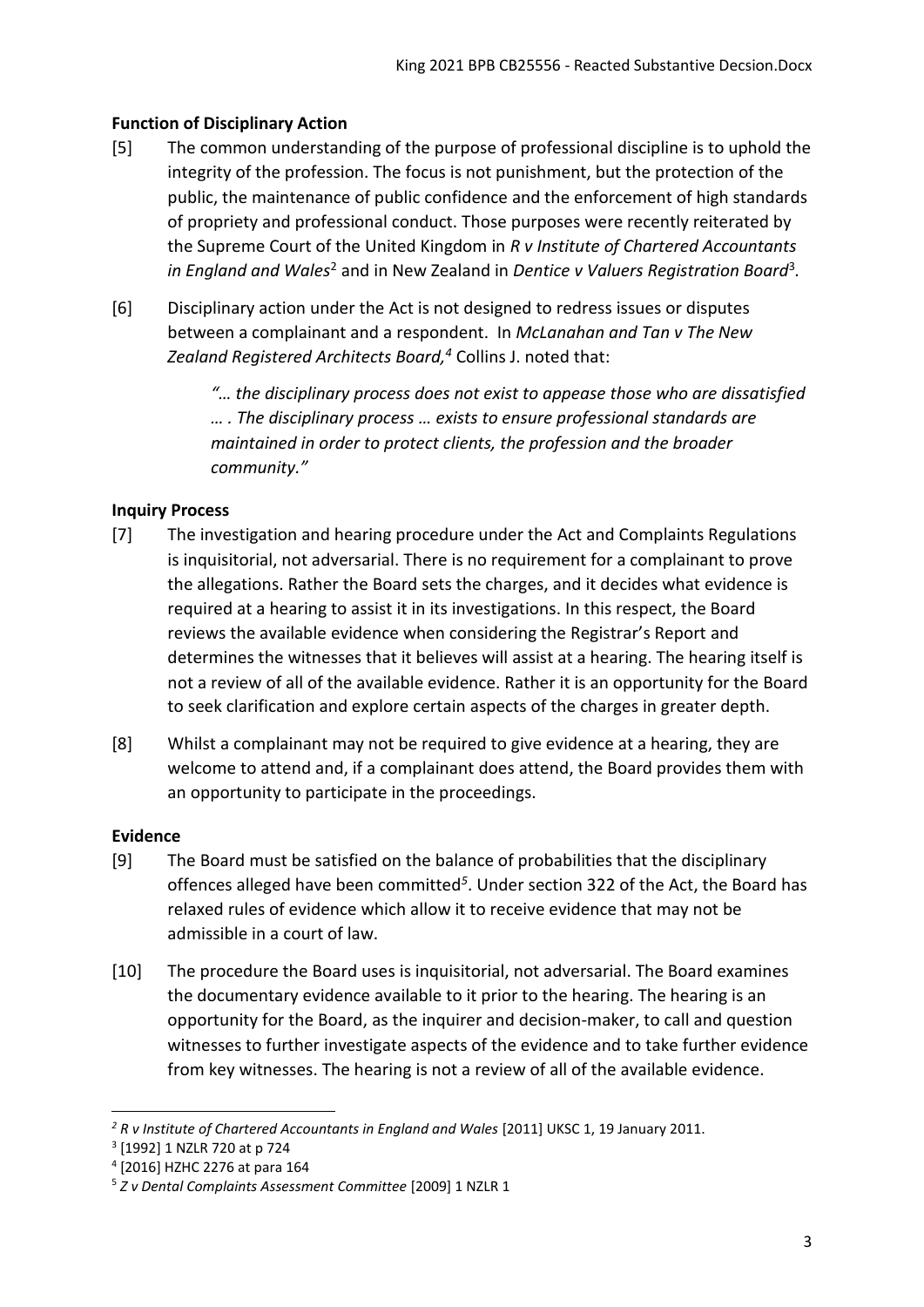- [11] In addition to the documentary evidence before the Board heard evidence at the hearing from the Respondent and the Complainant.
- [12] The Respondent was engaged to carry out building work on a residential dwelling under a building consent. The building work included restricted building work for which a record of work must be provided on completion.
- [13] The Respondent's building work (waterproofing of a deck) started on or about 9 June 2019 and came to an end on or about 12 June 2019. A record of work dated 14 February 2020 was provided to both the Complainant and the Territorial Authority in February 2020.
- [14] Further work to the deck was required as a result of penetrations through the torch on membrane after the work to which the 14 February 2020 record of work related to had been completed. A commercial dispute arose over responsibility for the work.
- [15] On 9 June 2020, the Respondent returned to the site and carried out remedial work. The building consent issued for the building work was still in place. A code of compliance certificate had not yet been issued.
- [16] On 23 June 2020, the Respondent contacted the Territorial Authority and cancelled the 14 February 2020 record of work.
- [17] On 1 July 2020, the Complainant made a complaint to the Board.
- [18] The Respondent provided a response to the complaint. He noted, as regards records of work:
	- *Issue 8 True, PS3 and ROW withdrawn. Due to alteration, new paperwork required.*
	- *Issue 9 False PS3 and ROW issued is no longer valid for altered deck.*
	- *Issue 10 False PS3 and ROW withdrawn as is no longer valid for alterations. No confidence in [Omitted] undertaking more alteration to building work as he is main contractor. We have charged on hourly rate (\$75) plus material and travel as Job is 45 mins away. Intimidation is merely [Omitted]'s interpretation.*
- [19] The Complainant and the Respondent are in dispute over the costs of the remedial work undertaken.
- [20] At the hearing, the Respondent re-stated that he had withdrawn the original record of work because he had undertaken significant remedial work
- [21] He stated that he did not provide a second record of work because he did not trust the Complainant and could not be sure that other people had not worked on the deck and, in some way, compromised or changed the work he had done.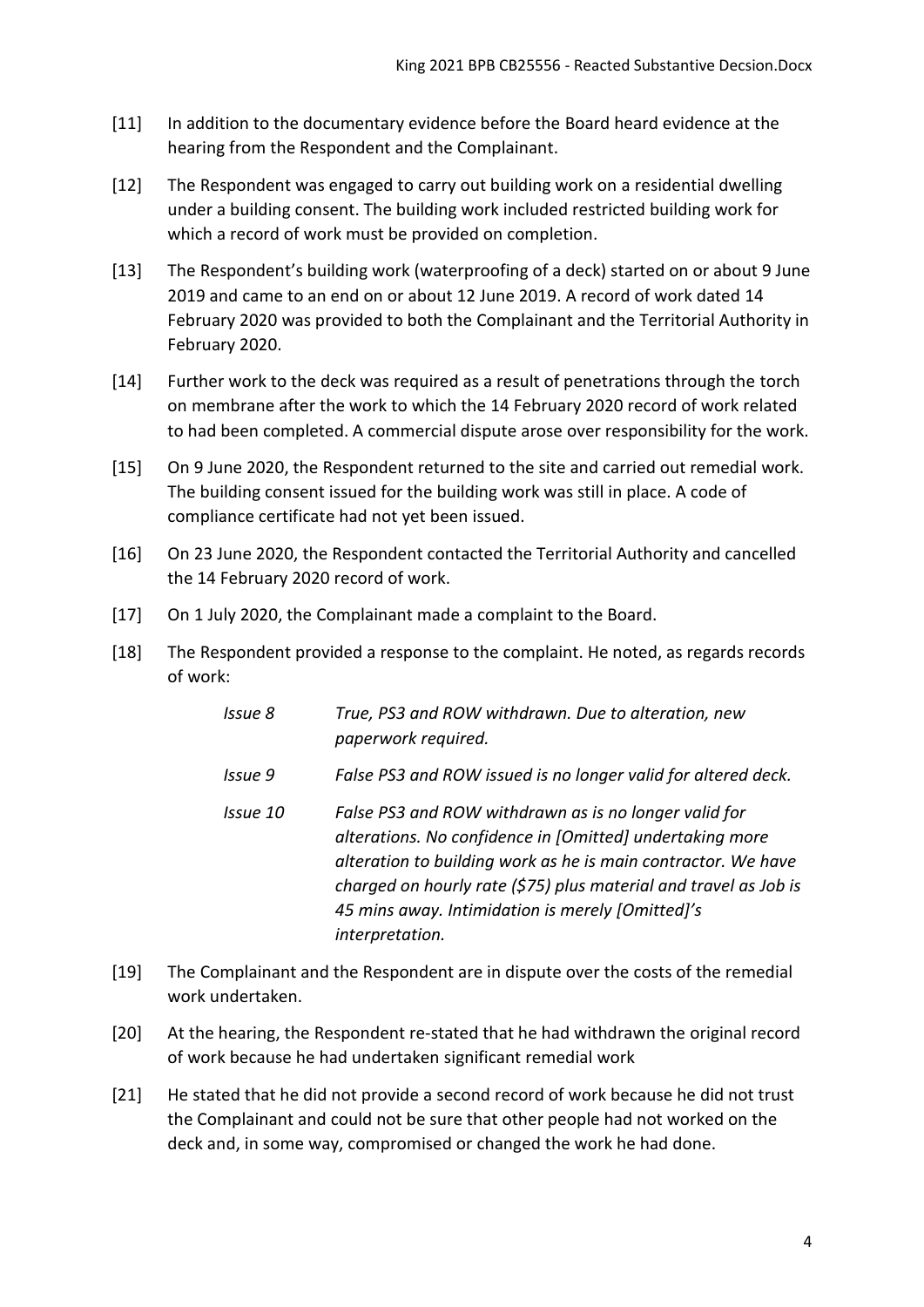[22] After the hearing the Respondent did provide a copy of a second record of work. It had a new date in the top right corner of 28 October 2020. It was a copy of the original record of work dated the 14 Febuary 2020.

# <span id="page-4-0"></span>**Board's Conclusion and Reasoning**

- [23] The Board has decided that the Respondent **has** failed, without good reason, in respect of a building consent that relates to restricted building work that he or she is to carry out (other than as an owner-builder) or supervise, or has carried out (other than as an owner-builder) or supervised, (as the case may be), to provide the persons specified in section 88(2) with a record of work, on completion of the restricted building work, in accordance with section 88(1) (s 317(1)(da)(ii) of the Act) and **should** be disciplined.
- [24] There is a statutory requirement under section 88(1) of the Building Act 2004 for a licensed building practitioner to provide a record of work to the owner and the territorial authority on completion of restricted building work<sup>6</sup>.
- [25] Failing to provide a record of work is a ground for discipline under section 317(1)(da)(ii) of the Act. In order to find that ground for discipline proven, the Board need only consider whether the Respondent had "good reason" for not providing a record of work on "completion" of the restricted building work.
- [26] The Board discussed issues with regard to records of work in its decision C2-01170<sup>7</sup> and gave guidelines to the profession as to who must provide a record of work, what a record of work is for, when it is to be provided, the level of detail that must be provided, who a record of work must be provided to and what might constitute a good reason for not providing a record of work.
- [27] The starting point with a record of work is that it is a mandatory statutory requirement whenever restricted building work under a building consent is carried out or supervised by a licensed building practitioner (other than as an ownerbuilder). Each and every licensed building practitioner who carries out restricted building work must provide a record of work.
- [28] The statutory provisions do not stipulate a timeframe for the licenced person to provide a record of work. The provisions in section 88(1) simply states "on completion of the restricted building work …". As was noted by Justice Muir in Ministry of Business Innovation and Employment v Bell<sup>8</sup> "... the only relevant precondition to the obligations of a licenced building practitioner under s 88 is that he/she has completed their work".

**.** 

<sup>6</sup> Restricted Building Work is defined by the Building (Definition of Restricted Building Work) Order 2011

<sup>&</sup>lt;sup>7</sup> Licensed Building Practitioners Board Case Decision C2-01170 15 December 2015

<sup>8</sup> [2018] NZHC 1662 at para 50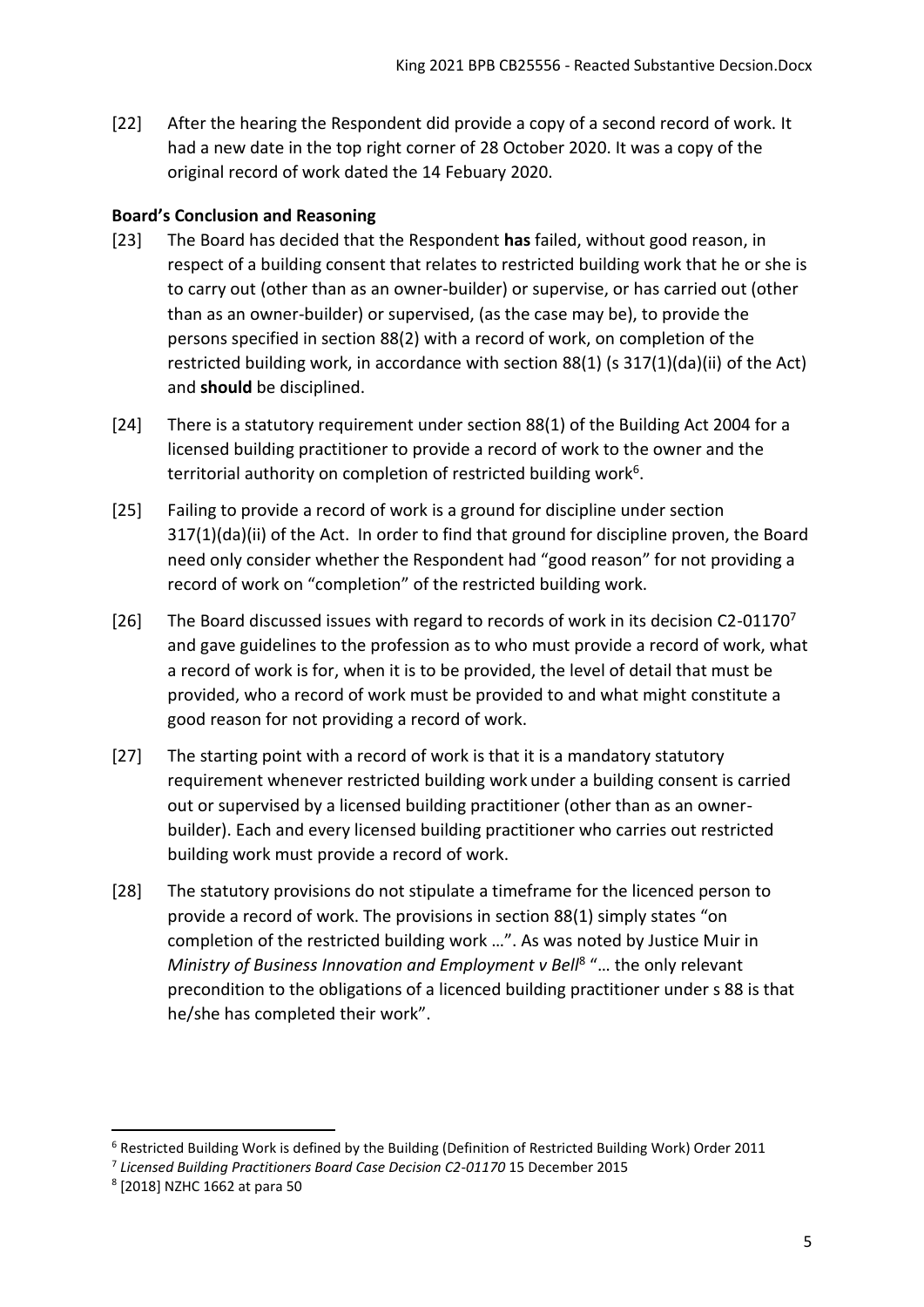- [29] As to when completion will have occurred is a question of fact in each case. In most situations' issues with the provision of a record of work do not arise. The work progresses, and records of work are provided in a timely fashion.
- [30] In the present matter, completion of the initial work occurred in June 2019. A record of work was not provided until February 2020, over six months after the work had been completed. Whilst the Complainant did not complain about the provision of that record of work, it was not within the time frames envisaged by section 88(1) of the Act.
- [31] The Respondent then sought to withdraw his record of work due to his concerns about building work that had taken place after he had completed the membrane. That was not the correct course of action.
- [32] A record of work is not "sign off" of the work. Nor is it to be equated with a producer statement. A record of work is simply a statement as to who did or supervised what in the way of restricted building work. It is not a statement as to the quality or compliance of restricted building work. If the Respondent had issues with what occurred after he had completed the membrane, he could have withdrawn his producer statement or filed a notice with the Council noting his concerns. He could not alter the fact that he had done the original membrane and as such could not withdraw the record of work that recorded that fact.
- [33] Putting that matter aside, the Respondent then carried out further restricted building work whilst the building consent was still in place. This was when he carried out remedial work on the deck. As such, a further record of work recoding it was required. It should have been provided to the owner and to the territorial authority. That did not occur and, on this basis, the Board finds that a record of work was not provided on completion as required. The disciplinary offence has been committed.
- [34] Section 317(1)(da)(ii) of the Act provides for a defence of the licenced building practitioner having a "good reason" for failing to provide a record of work. If they can, on the balance of probabilities, prove to the Board that one exists, then it is open to the Board to find that a disciplinary offence has not been committed. Each case will be decided by the Board on its own merits, but the threshold for a good reason is high.
- [35] The Board notes that there was an ongoing payment dispute. Whilst this was not raised as a direct reason for non-provision, the Board does remind the Respondent that it has The Board has repeatedly stated that a Record of Work is a statutory requirement, not a negotiable term of a contract. The requirement for it is not affected by the terms of a contract, nor by contractual disputes. Licensed building practitioners should now be aware of their obligations to provide them, and their provision should be a matter of routine.
- [36] The Respondent should also note that the requirement is on the licensed building practitioner to provide a record of work, not on the owner or territorial authority to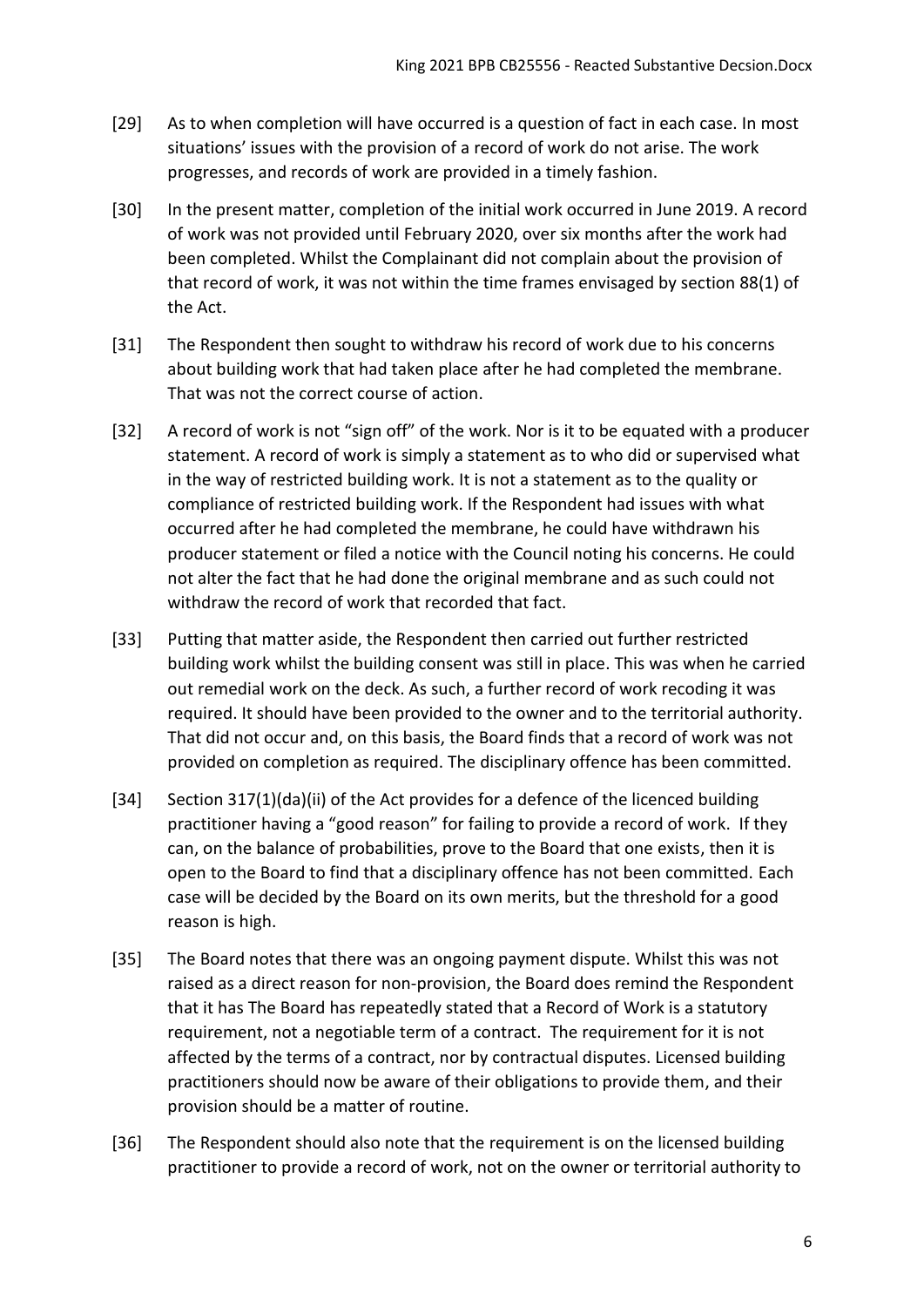demand one. He is required to act of his own accord and not wait for others to remind him of his obligations.

# <span id="page-6-0"></span>**Penalty, Costs and Publication**

- [37] Having found that one or more of the grounds in section 317 applies, the Board must, under section 318 of the Act<sup>i</sup>, consider the appropriate disciplinary penalty, whether the Respondent should be ordered to pay any costs and whether the decision should be published.
- [38] The Board heard evidence during the hearing relevant to penalty, costs and publication and has decided to make indicative orders and give the Respondent an opportunity to provide further evidence or submissions relevant to the indicative orders.

# <span id="page-6-1"></span>Penalty

[39] The purpose of professional discipline is to uphold the integrity of the profession; the focus is not punishment, but the enforcement of a high standard of propriety and professional conduct. The Board does note, however, that the High Court in Patel v Complaints Assessment Committee<sup>9</sup> commented on the role of "punishment" in giving penalty orders stating that punitive orders are, at times, necessary to provide a deterrent and to uphold professional standards. The Court noted:

> *[28] I therefore propose to proceed on the basis that, although the protection of the public is a very important consideration, nevertheless the issues of punishment and deterrence must also be taken into account in selecting the appropriate penalty to be imposed.*

- [40] The Board also notes that in *Lochhead v Ministry of Business Innovation and Employment,* <sup>10</sup> the Court noted that whilst the statutory principles of sentencing set out in the Sentencing Act 2002 do not apply to the Building Act, they do have the advantage of simplicity and transparency. The Court recommended adopting a starting point for a penalty based on the seriousness of the disciplinary offending prior to considering any aggravating and/or mitigating factors.
- [41] Record of work matters are at the lower end of the disciplinary scale. The Board's normal starting point for a failure to provide a record of work is a fine of \$1,500, an amount which it considers will deter others from such behaviour. There are no aggravating nor mitigating factors present. As such, the Board sees no reason to depart from the starting point. The fine is set at \$1,500.

# <span id="page-6-2"></span>**Costs**

1

[42] Under section 318(4) the Board may require the Respondent "to pay the costs and expenses of, and incidental to, the inquiry by the Board."

<sup>9</sup> HC Auckland CIV-2007-404-1818, 13 August 2007 at p 27

<sup>10</sup> 3 November 2016, CIV-2016-070-000492, [2016] NZDC 21288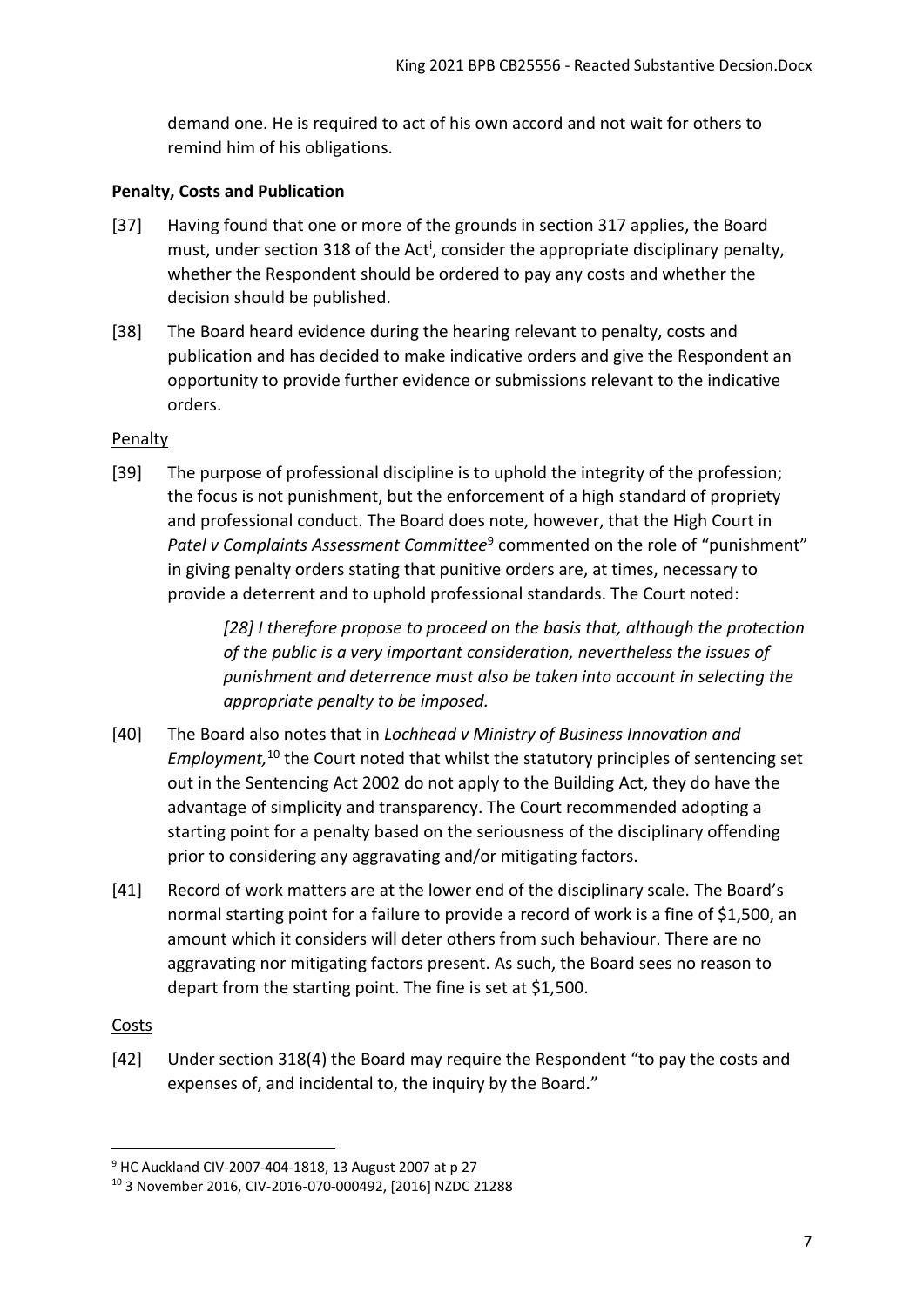- [43] The Respondent should note that the High Court has held that 50% of total reasonable costs should be taken as a starting point in disciplinary proceedings and that the percentage can then be adjusted up or down having regard to the particular circumstances of each case<sup>11</sup>.
- [44] In *Collie v Nursing Council of New Zealand*,<sup>12</sup> where the order for costs in the tribunal was 50% of actual costs and expenses, the High Court noted that:

*But for an order for costs made against a practitioner, the profession is left to carry the financial burden of the disciplinary proceedings, and as a matter of policy that is not appropriate.*

[45] The Board notes the matter was originally dealt with on the papers. The Board invited the Respondent to present his submissions on the Draft Decision in person. Given those circumstances, the Board has decided that it will keep the level of costs at that was indicated in the Draft Decision being \$500. The Board considers that this is a reasonable sum for the Respondent to pay toward the costs and expenses of, and incidental to, the inquiry by the Board.

# <span id="page-7-0"></span>Publication

[46] As a consequence of its decision, the Respondent's name and the disciplinary outcomes will be recorded in the public register maintained as part of the Licensed Building Practitioners' scheme as is required by the Act<sup>13</sup>. The Board is also able, under section 318(5) of the Act, to order publication over and above the public register:

> *In addition to requiring the Registrar to notify in the register an action taken by the Board under this section, the Board may publicly notify the action in any other way it thinks fit.*

- [47] As a general principle, such further public notification may be required where the Board perceives a need for the public and/or the profession to know of the findings of a disciplinary hearing. This is in addition to the Respondent being named in this decision.
- [48] Within New Zealand, there is a principle of open justice and open reporting, which is enshrined in the Bill of Rights Act 1990<sup>14</sup>. The Criminal Procedure Act 2011 sets out grounds for suppression within the criminal jurisdiction<sup>15</sup>. Within the disciplinary hearing jurisdiction, the courts have stated that the provisions in the Criminal Procedure Act do not apply but can be instructive<sup>16</sup>. The High Court provided

1

<sup>11</sup> *Cooray v The Preliminary Proceedings Committee* HC, Wellington, AP23/94, 14 September 1995, *Macdonald v Professional Conduct Committee,* HC, Auckland, CIV 2009-404-1516, 10 July 2009, *Owen v Wynyard* HC, Auckland, CIV-2009-404-005245, 25 February 2010.

<sup>12</sup> [2001] NZAR 74

<sup>&</sup>lt;sup>13</sup> Refer sections 298, 299 and 301 of the Act

<sup>&</sup>lt;sup>14</sup> Section 14 of the Act

<sup>&</sup>lt;sup>15</sup> Refer sections 200 and 202 of the Criminal Procedure Act

<sup>16</sup> *N v Professional Conduct Committee of Medical Council* [2014] NZAR 350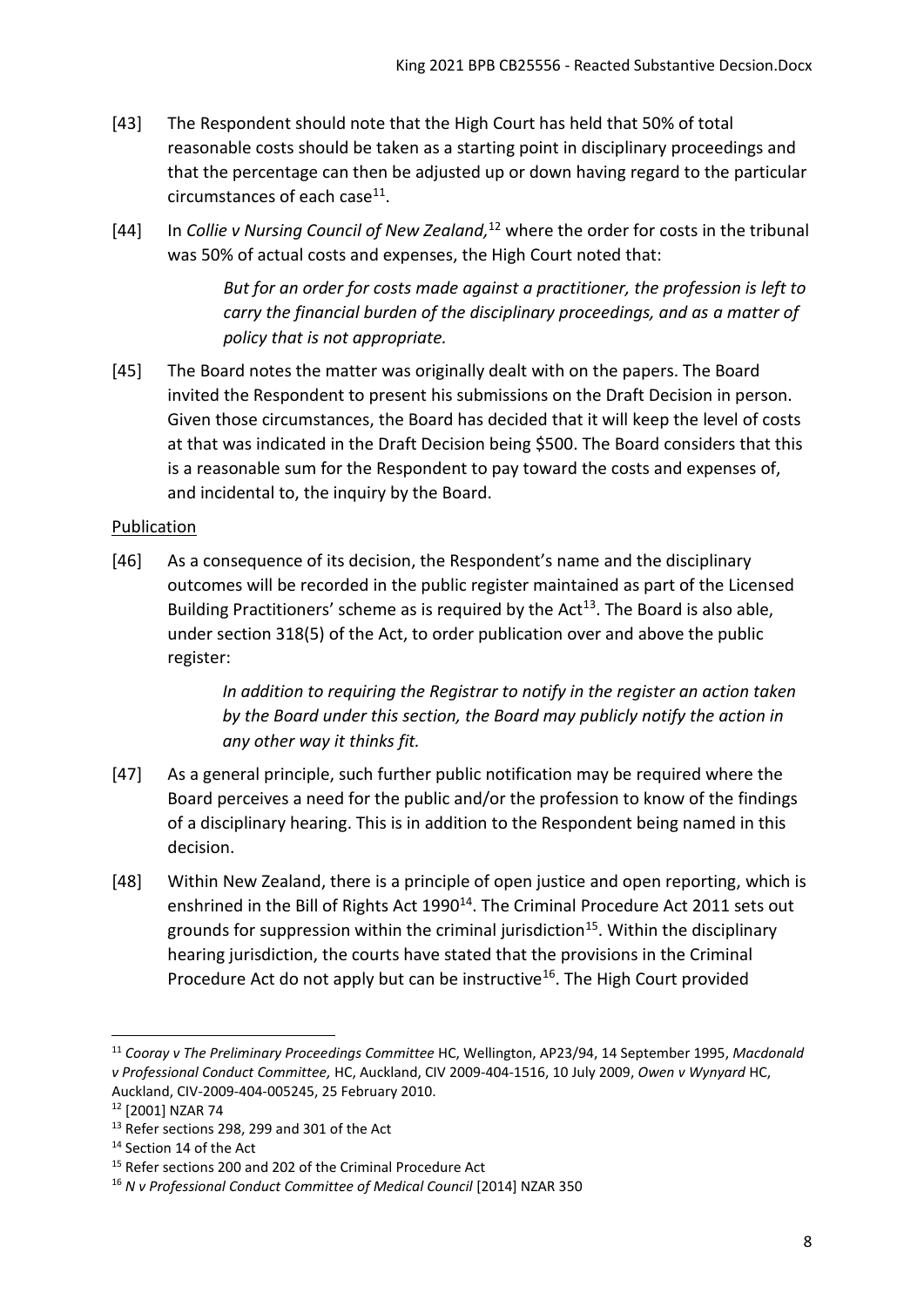guidance as to the types of factors to be taken into consideration in *N v Professional Conduct Committee of Medical Council<sup>17</sup> .*

- [49] The courts have also stated that an adverse finding in a disciplinary case usually requires that the name of the practitioner be published in the public interest<sup>18</sup>. It is, however, common practice in disciplinary proceedings to protect the names of other persons involved as naming them does not assist the public interest.
- [50] Based on the above, the Board will not order further publication.

### <span id="page-8-0"></span>**Section 318 Order**

- [51] For the reasons set out above, the Board directs that:
	- **Penalty: Pursuant to section 318(1)(f) of the Building Act 2004, the Respondent is ordered to pay a fine of \$1,500.**
	- **Costs: Pursuant to section 318(4) of the Act, the Respondent is ordered to pay costs of \$500 (GST included) towards the costs of, and incidental to, the inquiry of the Board.**
	- **Publication: The Registrar shall record the Board's action in the Register of Licensed Building Practitioners in accordance with section 301(l)(iii) of the Act.**

**In terms of section 318(5) of the Act, there will not be action taken to publicly notify the Board's action, except for the note in the Register and the Respondent being named in this decision.**

[52] The Respondent should note that the Board may, under section 319 of the Act, suspend or cancel a licensed building practitioner's licence if fines or costs imposed as a result of disciplinary action are not paid.

# <span id="page-8-1"></span>**Submissions on Penalty, Costs and Publication**

- [53] The Board invites the Respondent to make written submissions on the matters of disciplinary penalty, costs and publication up until close of business on **31 August 2021**. The submissions should focus on mitigating matters as they relate to the penalty, costs and publication orders. If no submissions are received, then this decision will become final. If submissions are received, then the Board will meet and consider those submissions prior to coming to a final decision on penalty, costs and publication.
- [54] In calling for submissions on penalty, costs and mitigation, the Board is not inviting the Respondent to offer new evidence or to express an opinion on the findings set out in this decision. If the Respondent disagrees with the Board's findings of fact and/or its decision that the Respondent has committed a disciplinary offence, the Respondent can appeal the Board's decision.

1

 $17$  ibid

<sup>18</sup> Kewene v Professional Conduct Committee of the Dental Council [2013] NZAR 1055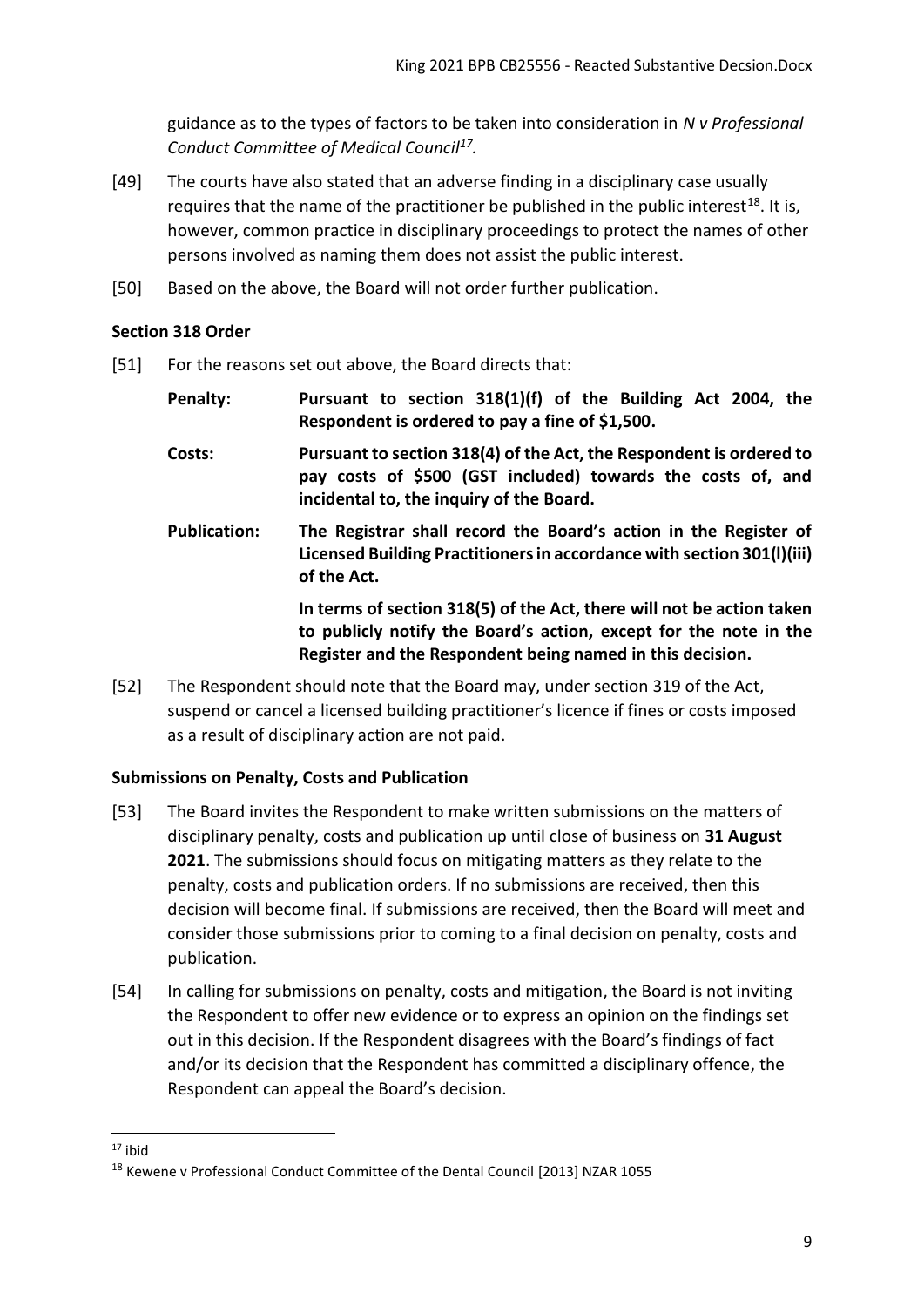# <span id="page-9-0"></span>**Right of Appeal**

[55] The right to appeal Board decisions is provided for in section 330(2) of the Act<sup>ii</sup>.

Signed and dated this  $10^{th}$  day of August 2021

**Mr C Preston**

Presiding Member

#### <sup>i</sup> *Section 318 of the Act* 1

- *(1) In any case to which section 317 applies, the Board may*
	- *(a) do both of the following things:*
		- *(i) cancel the person's licensing, and direct the Registrar to remove the person's name from the register; and*
		- *(ii) order that the person may not apply to be relicensed before the expiry of a specified period:*
	- *(b) suspend the person's licensing for a period of no more than 12 months or until the person meets specified conditions relating to the licensing (but, in any case, not for a period of more than 12 months) and direct the Registrar to record the suspension in the register:*
	- *(c) restrict the type of building work or building inspection work that the person may carry out or supervise under the person's licensing class or classes and direct the Registrar to record the restriction in the register:*
	- *(d) order that the person be censured:*
	- *(e) order that the person undertake training specified in the order:*
	- *(f) order that the person pay a fine not exceeding \$10,000.*
- *(2) The Board may take only one type of action in subsection 1(a) to (d) in relation to a case, except that it may impose a fine under subsection (1)(f) in addition to taking the action under subsection (1)(b) or (d).*
- *(3) No fine may be imposed under subsection (1)(f) in relation to an act or omission that constitutes an offence for which the person has been convicted by a court.*
- *(4) In any case to which section 317 applies, the Board may order that the person must pay the costs and expenses of, and incidental to, the inquiry by the Board.*
- *(5) In addition to requiring the Registrar to notify in the register an action taken by the Board under this section, the Board may publicly notify the action in any other way it thinks fit."*

# ii *Section 330 Right of appeal*

- *(2) A person may appeal to a District Court against any decision of the Board—*
	- *(b) to take any action referred to in section 318.*

# *Section 331 Time in which appeal must be brought*

*An appeal must be lodged—*

*(a) within 20 working days after notice of the decision or action is communicated to the appellant; or*